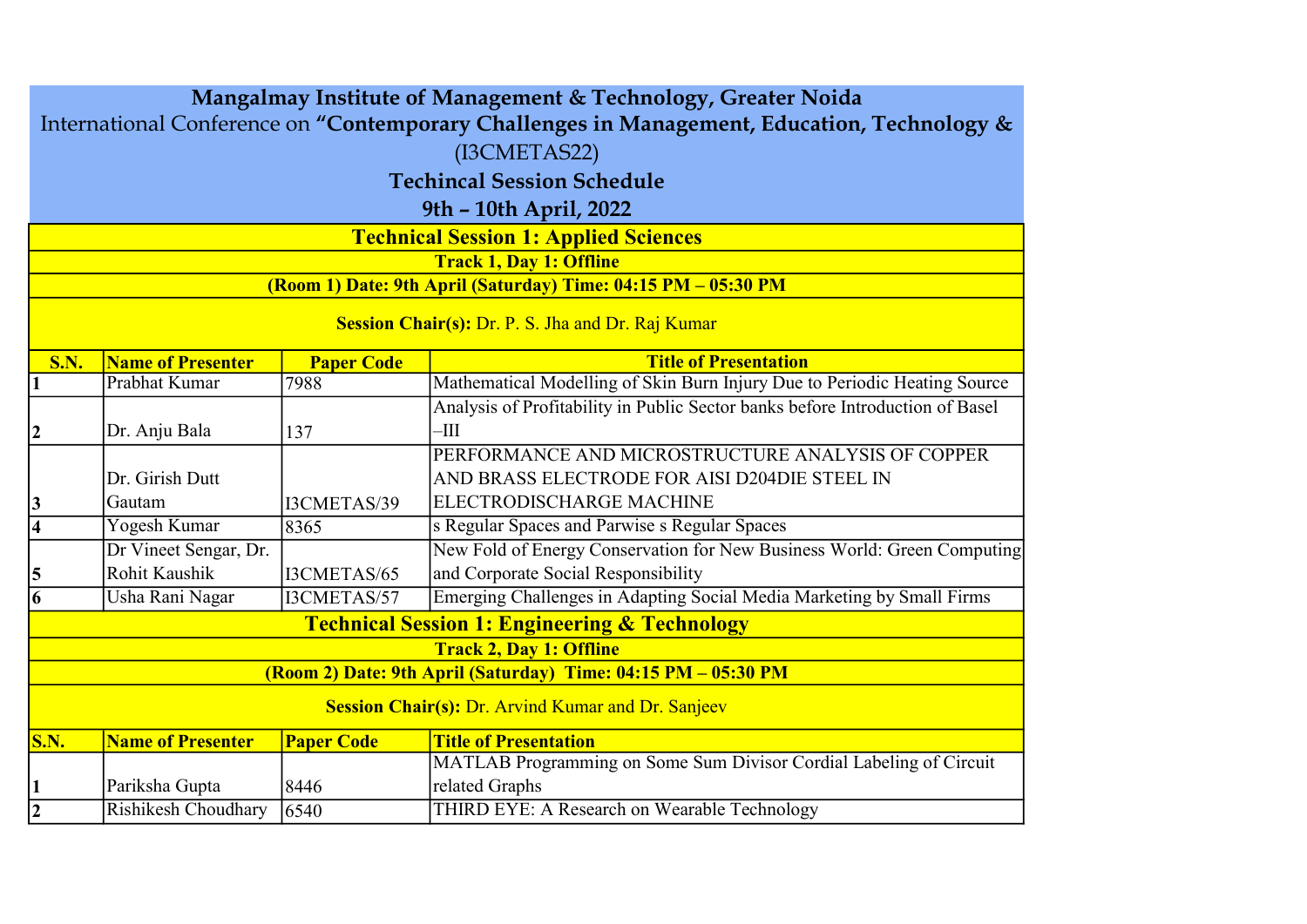| $\overline{3}$      | Ambuj Pathak                   | 8112              | Cost affect on 3D printing technology and its scope in future: a study      |  |  |  |
|---------------------|--------------------------------|-------------------|-----------------------------------------------------------------------------|--|--|--|
|                     | Bhupendra Kumar,               |                   |                                                                             |  |  |  |
|                     | Sunita Rani and                |                   | Threats and Preventive Approaches for Information Integrity in Wireless     |  |  |  |
| $\vert 4 \vert$     | Arunangshu Pal                 | 1424              | <b>Networks</b>                                                             |  |  |  |
|                     | <b>Anand Prakash</b>           |                   | Several Movie Recommendation System Using Filtration and Machine            |  |  |  |
| 5                   | Srivastava                     | I3CMETAS/15       | Learning Methods: Review                                                    |  |  |  |
| 6                   | <b>Mohan Pandey</b>            | 3188              | A study for an easy UI based communication platform.                        |  |  |  |
| $\overline{7}$      | Kanishk bhardwaj               | I3CMETAS/17       | EARLY LUNGS CANCER DETECTION SYSTEM BY IMAGE PROCESS                        |  |  |  |
|                     |                                |                   | <b>Technical Session 1: Mangement Sciences</b>                              |  |  |  |
|                     |                                |                   |                                                                             |  |  |  |
|                     | <b>Track 3, Day 1: Offline</b> |                   |                                                                             |  |  |  |
|                     |                                |                   | (Room 3) Date: 9th April (Saturday) Time: 04:15 PM - 05:30 PM               |  |  |  |
|                     |                                |                   | Session Chair(s): Mr. Sameer Asthana and Dr. Meenakshi Sharma               |  |  |  |
|                     |                                |                   |                                                                             |  |  |  |
| S.N.                | <b>Name of Presenter</b>       | <b>Paper Code</b> | <b>Title of Presentation</b>                                                |  |  |  |
|                     |                                |                   |                                                                             |  |  |  |
|                     | Kanishkaa tiwari               | 3803              | A Critical Analysis of Covid 19 on Marketing and Advertisment               |  |  |  |
|                     |                                |                   | A STUDY ON CREATING PATH FROM RELIGIOUS TOURISM TO                          |  |  |  |
|                     |                                |                   | SECULAR TOURISM: PROPOSED MODEL FOR MATHURA AND                             |  |  |  |
| $ 2\rangle$         | Dr. Gazal Singh                | 5925              | VRINDABAN.                                                                  |  |  |  |
|                     |                                |                   | WORK FORCE COMPETENCY: A SUSTAINABLE STRUCTURE FOR                          |  |  |  |
| 3                   | Dr. Shruti Srivastava          | 8858              | THE SUCCESS OF AN ORGANIZATION                                              |  |  |  |
|                     |                                |                   | A Critical Analysis of the Impact of COVID 19 on Marketing and              |  |  |  |
| $\overline{\bf{4}}$ | Anurag Lala                    | 3803              | Advertisement                                                               |  |  |  |
|                     | Dr. Kanchan Lata               |                   | The role of MGNREGA scheme in sustainable livelyhood: A study study on      |  |  |  |
| $\vert 5 \vert$     | Sinha                          | 7536              | Pauri Garhwal reason of Uttarakhand                                         |  |  |  |
|                     |                                |                   | A survey based study to understand customer perception/views on purchase of |  |  |  |
| 6                   | <b>Anubhav Bhatt</b>           | 6733              | recycled plastic product.                                                   |  |  |  |
|                     |                                |                   | SELF HELP GROUPS : CHALLENGES AND SCOPE DURING AND POST                     |  |  |  |
| 7                   | Dr. Utpala Das                 | 1345              | <b>COVID 19 IN UTTAR PRADESH</b>                                            |  |  |  |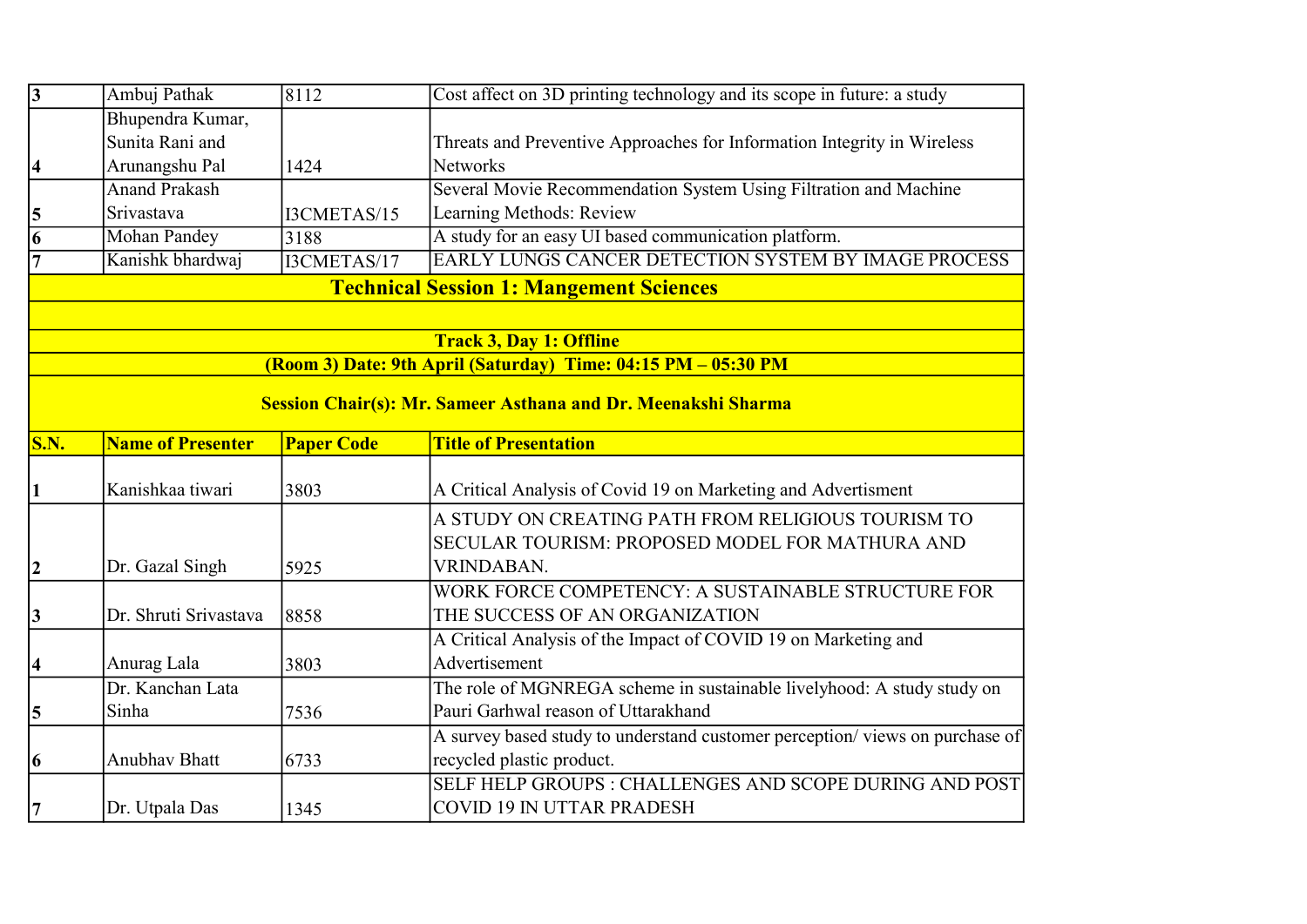| 8                                                                | Mallika Verma                                                                               | I3CMETAS/66       | Challanges and Issues faced by Working Women                                                               |  |  |  |
|------------------------------------------------------------------|---------------------------------------------------------------------------------------------|-------------------|------------------------------------------------------------------------------------------------------------|--|--|--|
|                                                                  | Dr. Munish Kumar                                                                            |                   |                                                                                                            |  |  |  |
| $\overline{\mathbf{9}}$                                          | Tiwari                                                                                      | 909               | Competitiveness Strategy in Developing Countries                                                           |  |  |  |
|                                                                  |                                                                                             |                   | : A STUDY ON THE ROLE OF INVESTMENT BANKS IN THE FUTURE                                                    |  |  |  |
| 10                                                               | Kanishk bhardwaj                                                                            | I3CMETAS/58       | <b>ECONOMIC DEVELOPMENT OF INDIA</b>                                                                       |  |  |  |
|                                                                  |                                                                                             |                   | Mangalmay Institute of Management & Technology, Greater Noida                                              |  |  |  |
|                                                                  | International Conference on "Contemporary Challenges in Management, Education, Technology & |                   |                                                                                                            |  |  |  |
| (I3CMETAS22)                                                     |                                                                                             |                   |                                                                                                            |  |  |  |
|                                                                  | <b>Techincal Session Schedule</b>                                                           |                   |                                                                                                            |  |  |  |
| 9th - 10th April, 2022                                           |                                                                                             |                   |                                                                                                            |  |  |  |
| <b>Technical Session 1: Engineeering and Management Sciences</b> |                                                                                             |                   |                                                                                                            |  |  |  |
| <b>Track 4, Day 2: Offline</b>                                   |                                                                                             |                   |                                                                                                            |  |  |  |
|                                                                  |                                                                                             |                   | (Room 4) Date: 10th April (Sunday) Time : 11:40 AM - 12:40 PM                                              |  |  |  |
| <b>Session Chair(s): Dr. Y. Kumar and Dr. N. Kumar</b>           |                                                                                             |                   |                                                                                                            |  |  |  |
|                                                                  |                                                                                             |                   |                                                                                                            |  |  |  |
| <b>S.N.</b>                                                      | <b>Name of Presenter</b>                                                                    | <b>Paper Code</b> | <b>Title of Presentation</b>                                                                               |  |  |  |
|                                                                  |                                                                                             |                   | Seasonal Variation of Dissolved Oxygen, Biochemical Oxygen Demand,                                         |  |  |  |
|                                                                  |                                                                                             |                   | Chemical Oxygen Demand in water quality of river Mohand Rao Flowing in                                     |  |  |  |
| 1                                                                | Prashant Dwivedi                                                                            | 5990              | the lower hills of Himalayas                                                                               |  |  |  |
|                                                                  | Pratibha Pandey & Dr.                                                                       |                   | The Digitalization of Human Resource Practices: Challenges & Opportunities                                 |  |  |  |
| 2                                                                | Anamika Pandey                                                                              | 2684              | from Management Perspective                                                                                |  |  |  |
|                                                                  | Mr. Ashish Srivastava                                                                       |                   | <b>INTEGRATING ICT AND NEW INNOVATIVE PRACTICES INTO</b>                                                   |  |  |  |
| 3                                                                | & Mr. Praveen Kumar                                                                         | I3CMETAS/47       | <b>TEACHING AND EDUCATION</b>                                                                              |  |  |  |
|                                                                  |                                                                                             |                   | Study of Direct Taxation policy reforms for startups & new tax regime in post                              |  |  |  |
| $\boldsymbol{4}$                                                 | Ms. Manisha Sharma                                                                          | I3CMETAS/01       | covid period                                                                                               |  |  |  |
|                                                                  | Dr. Munish Kumar                                                                            |                   |                                                                                                            |  |  |  |
| 5                                                                | Tiwari                                                                                      | 2785              | Competitiveness of SMEs through Different Strategies                                                       |  |  |  |
| 6                                                                | Lt.(DR)Seema Singh                                                                          | 8217              | Challenges and Strategies in this Competitive Business Environment- New<br>Marketing Paradigms and Tactics |  |  |  |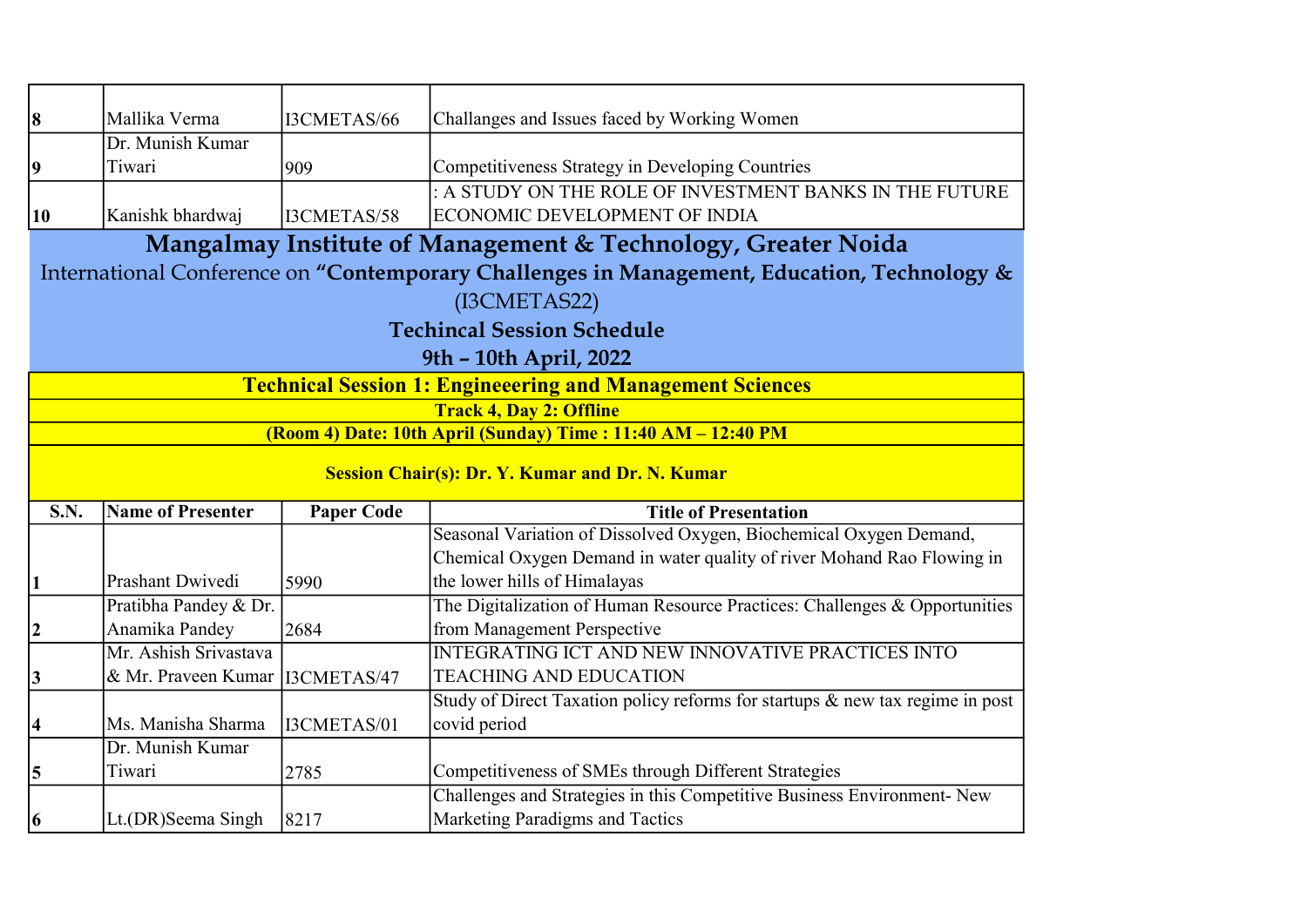|                                                                      | <b>MS.SONALI</b>                                            |                   | PROVIDING MORE STRENGTH TO E-COMMERCE UNDER NEW                                 |  |  |
|----------------------------------------------------------------------|-------------------------------------------------------------|-------------------|---------------------------------------------------------------------------------|--|--|
| 7                                                                    | <b>CHAUHAN</b>                                              | 3953              | <b>CONSUMER PROTECTION ACT, 2019</b>                                            |  |  |
|                                                                      |                                                             |                   | Online Study in Pandemic Situation: Its Challenges & Strategies To Overcome     |  |  |
| 8                                                                    | Dr. Manisha Gupta                                           | 5320              | These Challenges                                                                |  |  |
|                                                                      |                                                             |                   | Outcomes of E-Learning vs. Face-to-Face Learning in Higher Education            |  |  |
| $\overline{9}$                                                       | Dr. Mani Jindal                                             | 7708              | <b>Students: A Survey-Based Analysis</b>                                        |  |  |
| $\overline{10}$                                                      | <b>MUSKAN</b>                                               | I3CEMTAS/59       | <b>CHALLENGES OCCUR IN HRM</b>                                                  |  |  |
| 11                                                                   | Mahima Aneja                                                | 6709              | THE SHIFT: OFFLINE RETAIL TO ONLINE RETAIL                                      |  |  |
|                                                                      | <b>Day 2: Technical Session 1: Education and Technology</b> |                   |                                                                                 |  |  |
| <b>Track 5, Day 2: Offline</b>                                       |                                                             |                   |                                                                                 |  |  |
|                                                                      |                                                             |                   | (Room 1) Date: 10th April (Sunday) Time: 11:40 AM - 12:40 PM                    |  |  |
|                                                                      |                                                             |                   | <b>Session Chair(s): Dr. Manish Tiwari and Dr Gajal Singh</b>                   |  |  |
|                                                                      |                                                             |                   |                                                                                 |  |  |
| <b>S.N.</b>                                                          | <b>Name of Presenter</b>                                    | <b>Paper Code</b> | <b>Title of Presentation</b>                                                    |  |  |
|                                                                      |                                                             |                   |                                                                                 |  |  |
|                                                                      | Mr Kunal Kumar Jha                                          |                   | Issues faced by college students due to the sudden shift from Traditional to e- |  |  |
| $\vert$ 1                                                            | & Ms Akansha Rehani 6873                                    |                   | learning.                                                                       |  |  |
|                                                                      |                                                             |                   | "To Explore the Perception of Parents Towards Online Classes with respect to    |  |  |
| $ 2\rangle$                                                          | Ms. Kanika Sharma                                           | 570               | Primary School Learning                                                         |  |  |
|                                                                      | Mallika Verma/Vishal                                        |                   |                                                                                 |  |  |
| 3                                                                    | Kumar Pal                                                   | I3CMETAS/67       | Challanges and Issues in Indian Education System                                |  |  |
| $\overline{4}$                                                       | Dr Meenakshi Sharma 3522                                    |                   | ANALYSIS OF QUALITY TOOLS IN THE EDUCATIONAL ARENA                              |  |  |
| $\overline{5}$                                                       | Sandhya Yadav                                               | I3CMETAS/49       | Technology in Education : Elevating the Teaching Experience                     |  |  |
|                                                                      |                                                             |                   | NATIONAL EDUCATION POLICY 2020 AND CHALLENGES IN                                |  |  |
| 6                                                                    | TEJENDRA KUMAR   I3CMETAS/55                                |                   | HIGHER EDUCATION: A BRIEF STUDY                                                 |  |  |
|                                                                      |                                                             |                   | NATIONAL EDUCATION POLICY 2020 AND CHALLENGES IN                                |  |  |
| $\overline{7}$                                                       | Somendra Sharma                                             | I3CMETAS/55       | HIGHER EDUCATION: A BRIEF STUDY                                                 |  |  |
| <b>Technical Session 3: Technical Session 1: Management Sciences</b> |                                                             |                   |                                                                                 |  |  |
| <b>Track 6, Day 2: Offline</b>                                       |                                                             |                   |                                                                                 |  |  |
| (Room 2) Date: 10th April (Sunday) Time: 11:40 AM - 12:40 PM         |                                                             |                   |                                                                                 |  |  |
|                                                                      |                                                             |                   |                                                                                 |  |  |